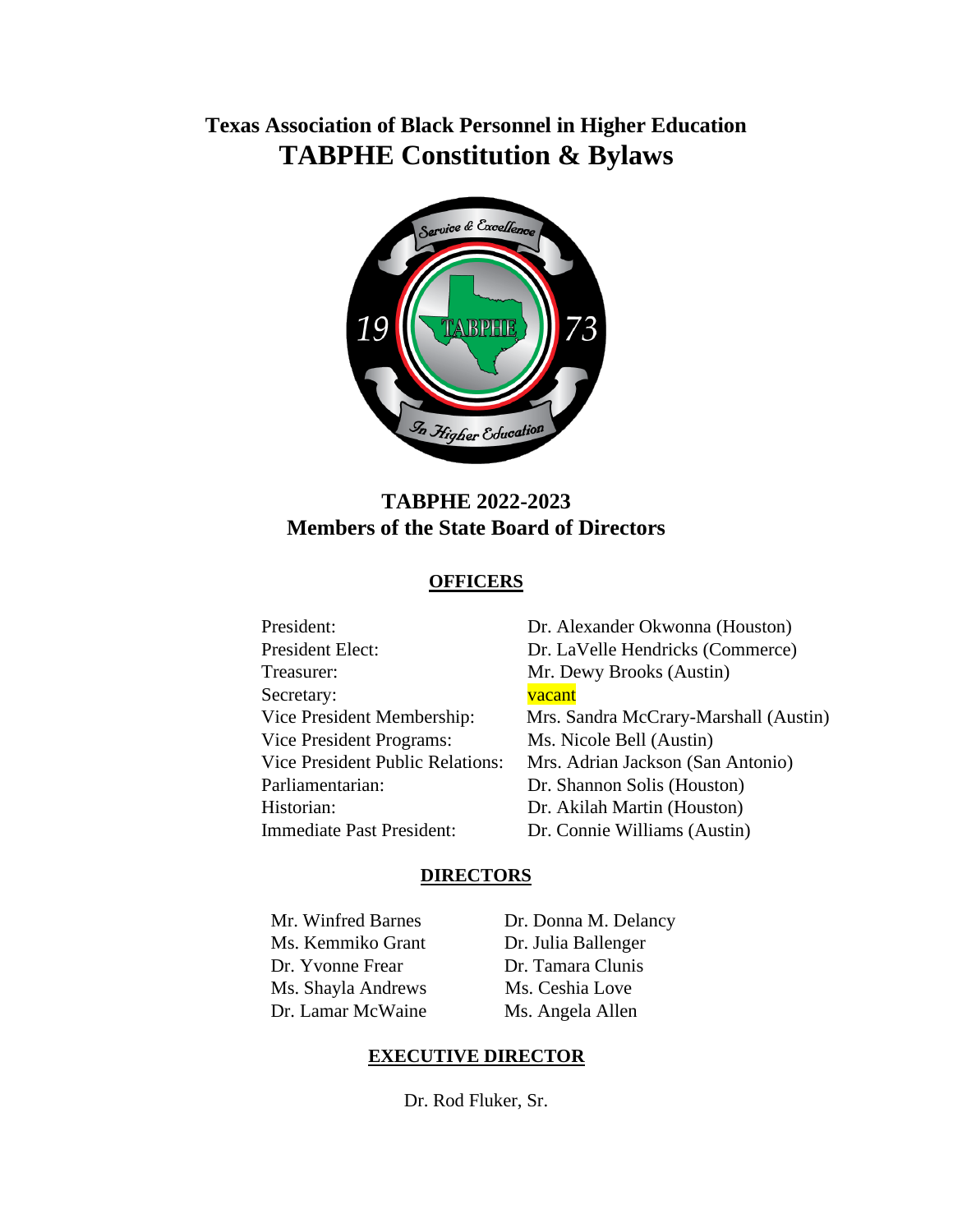#### **\*ACTIVE PAST PRESIDENTS**

 Pearl Conyers (2001-2003) \*Dr. Laurie Fluker (2007-2009) \*Dr. Rod Fluker (1997-2001) \*Dr. Cherry Gooden (2011-2013) \*Dr. Connie Williams (2018-2020) \*Arthur Gregg (2005-2007) \*Joseph Hebert (2013-2015) \*Dr. Curtis Hill (2017-2019) \*Tanisha Shorter-Lott (2015-2017)

#### **CHAPTER PRESIDENTS**

 Ms. Simone' Sanders: Corpus Christi Chapter Dr. Barbara Knotts: San Antonio Chapter Mr. Dewy Brooks: Austin Area Chapter Dr. Angela Anderson: Houston Chapter Ms. Beverly Morehouse East Texas Chapter Dr. Jared Avery Dallas Chapter Comin Soon West Texas Chapter

 Dr. LaVelle Hendricks: Texas A&M Commerce Chapter Mr. Terrell Shaw: Tarrant County Chapter

#### **STANDING COMMITTEES**

**Finance Committee** Mr. Dewy Brooks, Chairperson

**Audit Committee** Dr. Alexander Okwonna, Chairperson

**Legislative Committee** Dr. Charles Leslie, Chairperson

**Membership Committee** Mrs. Sandra McCray-Marshall, Chairperson

**Nominating Committee** Ms. Tanisha Shorter-Lott, Chairperson **Public Relations Committee** Mrs. Adrian Jackson, Chairperson

**Scholarship Committee** Dr. LaVelle Hendricks, Chairperson

**Statewide Conference Planning Committee** Ms. Nicole Bell, Chairperson

**Governance Committee** Dr. Shannon Solis, Chairperson

**Fundraising Committee** Kemmiko Grant, Co-Chairperson

#### **AD HOC COMMITTEES & SPECIAL TASKFORCES**

**TABPHE Fellows** Dr. LaVelle Hendricks, Co-Chairperson **TABPHE Journal** Dr. LaVelle Hendricks, Chairperson

**Life Membership Services** Dr. Angela Anderson, Chairperson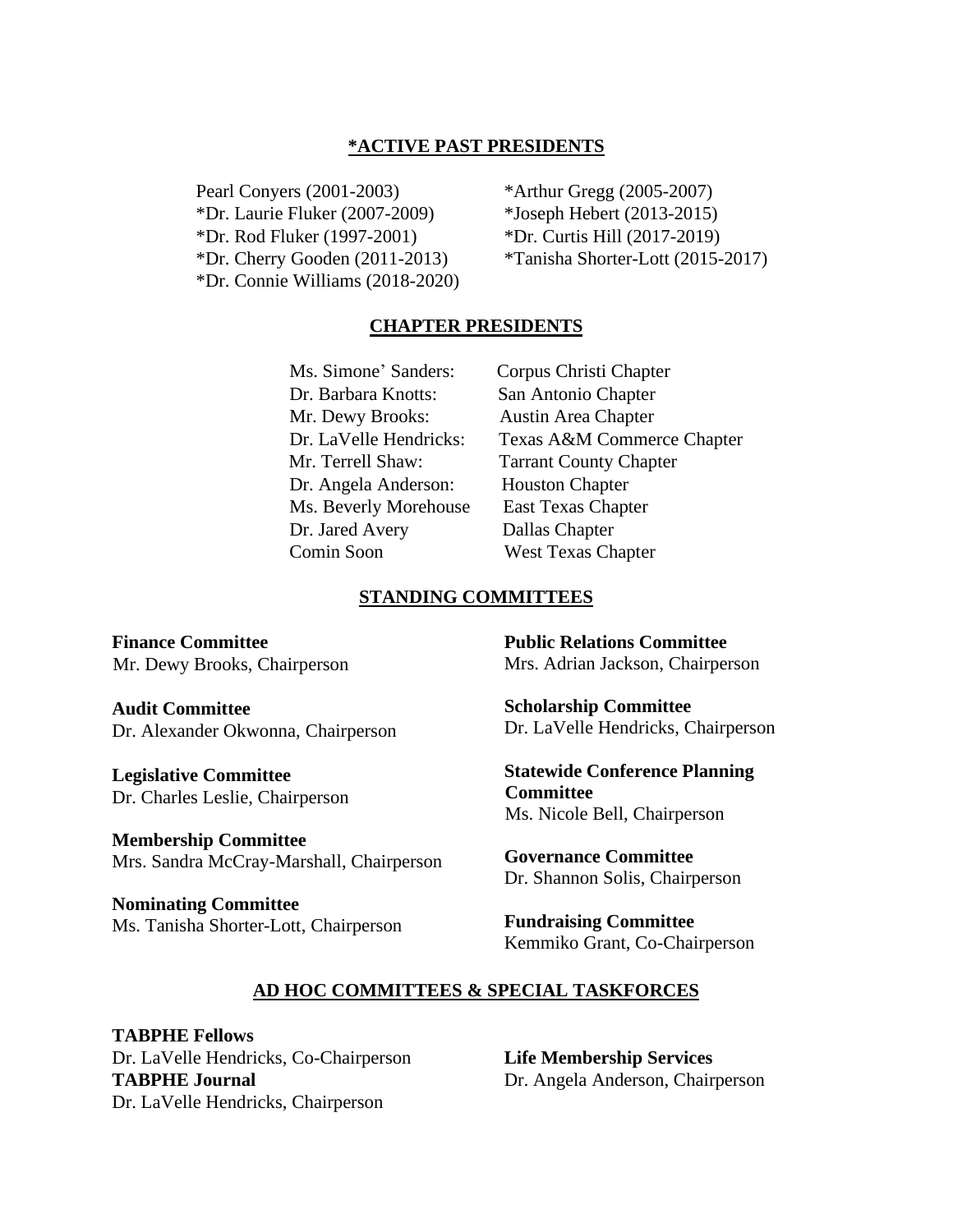# **TEXAS ASSOCIATION OF BLACK PERSONNEL IN HIGHER EDUCATION CONSTITUTION**

# **PREAMBLE**

We, the members of this organization, in order to identify, define and develop strategies that promote the progress of Blacks in the pursuit of access to all aspects of the educational process, do hereby establish this Constitution for the governance of its members.

# **CONSTITUTION**

# **ARTICLE I - NAME AND OBJECTIVES**

#### **Section 1 – Name**

**1.1** The name of this organization shall be the TEXAS ASSOCIATION OF BLACK PERSONNEL IN HIGHER EDUCATION (TABPHE).

#### **Section 2 – Objectives**

**2.1** To act as an advocate for Blacks in the educational process;

**2.2** To evaluate, promote and support programs pertinent to Blacks in colleges, universities and communities;

**2.3** To encourage and promote collaboration among Blacks in the educational process;

**2.4** To assist colleges and universities in the recruitment, placement and retention of Black students, faculty, staff and administrators;

**2.5** To stimulate interest in and awareness of current issues relevant to Blacks in all aspects of higher education;

**2.6** To provide a vehicle for disseminating the viewpoints of Blacks regarding education, equal opportunity and affirmative action;

**2.7** To assist in and be supportive of the development and strengthening of Black student programs at the secondary level;

**2.8** To collaborate with all institutions of higher education in Texas in pursuit of these objectives.

# **ARTICLE II - ORGANIZATIONAL STRUCTURE**

#### **Section 1– The Association (also referred to as TABPHE)**

**1.1** The Association shall include all categories of membership, officers, directors and duly organized committees.

# **Section 2 – Membership**

**2.1** General Membership in the Association shall be open to faculty, staff and administrators at educational or education-related institutions throughout the State who, upon payment of annual dues, shall have full voting rights.

**2.2** Associate Membership in the Association shall be open to personnel in non-education fields who, upon payment of annual dues, shall have speaking rights only.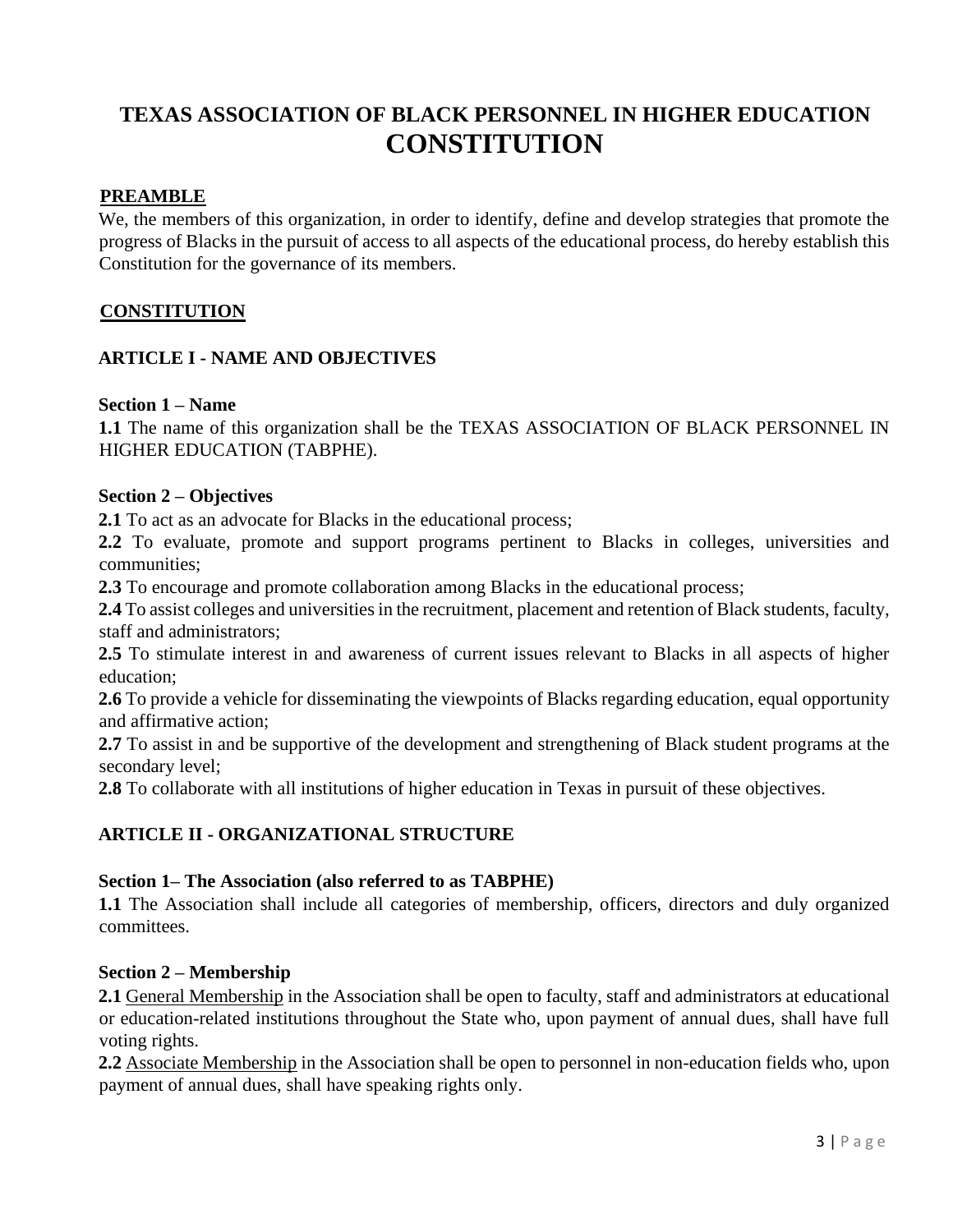**2.3** Student Membership in the Association shall be open to students who, upon payment of annual dues, shall have speaking rights only.

**2.4** Life Membership in the Association shall be granted to members upon full payment of the life membership fee stipulated in the Bylaws of this Association.

**2.5** Honorary Membership shall be open to personnel who have rendered levels of distinguished service or who have made outstanding contributions in support of Association initiatives. These members shall be exempt from the payment of dues and shall have speaking rights only.

**2.6** Institutional Membership shall be open to institutions of higher education and education-related organizations that support the Association through payment of institutional dues as established in the Association Bylaws. This membership category allows for representation with speaking rights only.

**2.7** Corporate Membership shall be open to businesses and industries that support the Association's mission and may be entitled to representation with speaking rights only.

# **Section 3 – The Board of Directors**

**3.1** The Board of Directors, hereafter referred to as the Board, shall be responsible for managing the affairs of the Association and is empowered to make routine decisions for the Association.

**3.2** The Board shall be comprised of ten at-large Directors, the President, and President-Elect, Vice President of Membership, Vice President of Public Relations, Vice President of Programs, Treasurer, Secretary, Immediate Past President, Parliamentarian, Historian, chapter presidents and active former state presidents.

**3.3** The Board shall maintain a direct relationship with each local chapter, typically via the Chapter President. When present at a Board meeting, Chapter Presidents shall have voting rights.

**3.4** Former State Presidents shall be ex officio members of the Board, and may be granted voting rights when present at a Board meeting.

**3.5** The Board shall convene to conduct at least four (4) face-to-face meetings per year, which may include pre- and post-conference meetings, winter board meeting and summer board meeting, or as otherwise directed by the President, for the purpose of addressing Association business.

# **Section 4 – Standing Committees**

**4.1** The Executive Committee shall be comprised of the elected officers of the Association and shall meet semi-annually, or as otherwise directed by the President, for the purpose of addressing matters not requiring full Board approval.

**4.2** The Membership Committee, consisting of 5-10 members from across the State, shall be chaired by the Vice President of Membership and shall pursue initiatives designed to promote numerical growth in the Association.

**4.3** The Finance Committee, consisting of at least 3-5 members, shall be chaired by the Treasurer.

4.4 The Audit Committee shall be comprised of at least 3-5 members. The chair, appointed by the Board, shall conduct an annual review of the Association's fiscal affairs, and submit a summary of findings to the Board.

**4.5** The Nominating Committee, consisting of at least 3-5 members recommended by the President and approved by the Board, shall prepare a complete slate of officers with at least one nominee for each elected position, and present this slate at the Annual Meeting of the Association.

**4.6** The Legislative Committee, consisting of at least 3-5 members recommended by the President and approved by the Board, shall monitor all legislative matters impacting the Association and present these matters to the Board for review.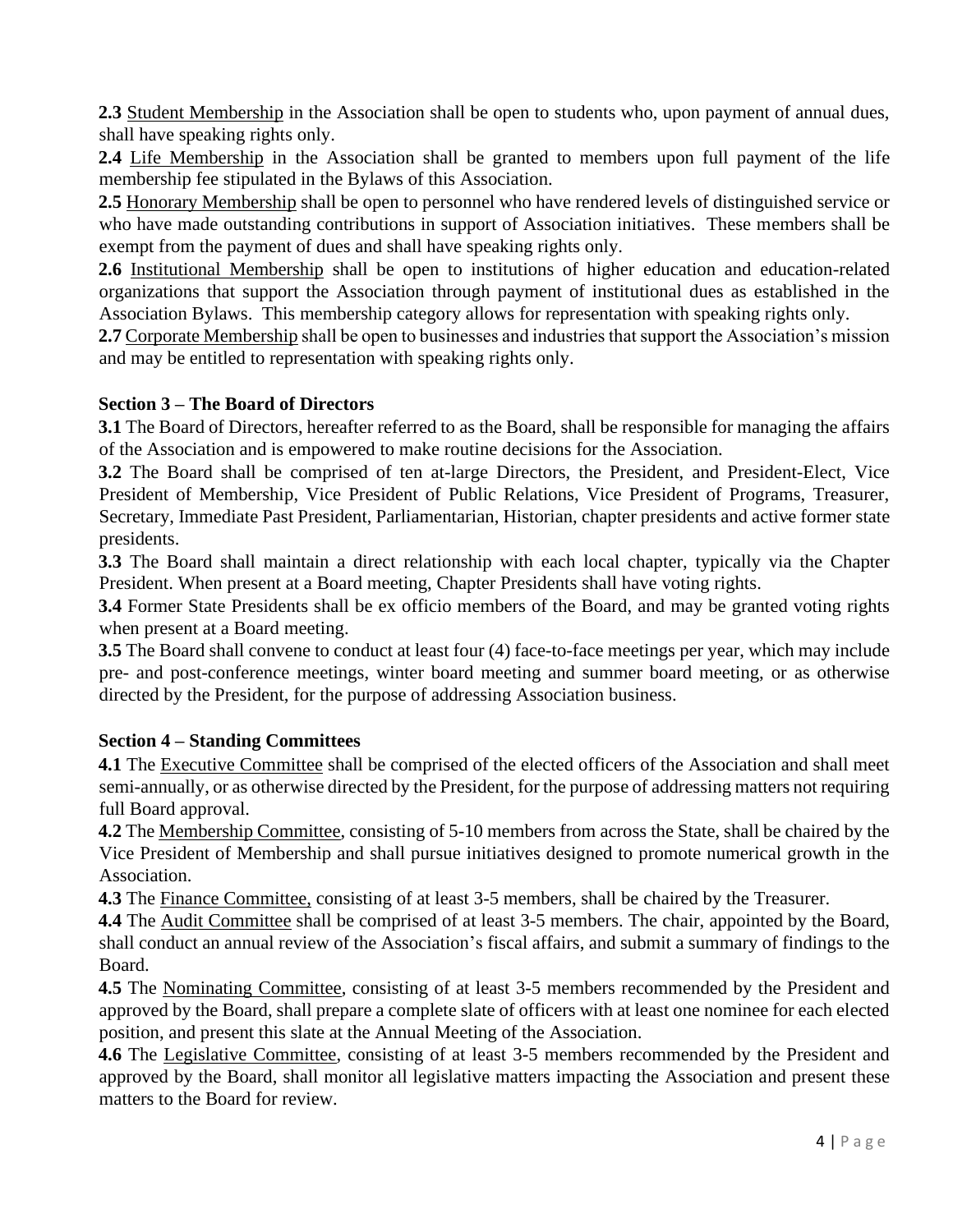**4.7** The Public Relations Committee shall be chaired by the Vice President of Public Relations and shall coordinate and promote positive communications between the Association and other entities.

**4.8** The Statewide Conference Committee shall recommend policies and procedures, and develop an action plan which ensures that the TABPHE State Conference is consistent, well attended and profitable. The Vice President of Programs, in collaboration with the conference co-chairs and designated local chapter, shall plan, coordinate and execute the annual conference for the Association.

**4.9** The Governance Committee, consisting of at least 3-5 members recommended by the President and approved by the Board, shall be chaired by the Parliamentarian.

**4.10** The term of service for standing committee members shall be 2 years.

**4.11** Taskforces, special initiatives and ad hoc committees shall be appointed by the Association President or the Board as deemed necessary.

# **Section 5 – Meetings**

**5.1** The Annual Meeting of the Association shall be convened at least once each year in conjunction with the Annual State Conference for the purpose of addressing legislative matters and conducting elections. Additional meetings may be held upon written petition to the Board by two-thirds (2/3) of the membership. **5.2** The Annual Conference shall be held preferably during the month of March and shall consist of programs that allow for personal and professional development, networking and other forms of positive interaction between Association members.

# **Section 6 – Quorum and Voting**

**6.1** One half (1/2) of active Board members shall constitute a quorum and authorized to transact any business presented for its consideration.

**6.2** Two-thirds (2/3) of the Association members attending the Annual Meeting shall constitute a quorum authorized to transact any business presented for consideration.

**6.3** Each eligible member shall have one vote at the Annual Meeting of the Association.

# **Section 7 – Local Chapters**

**7.1** Local Chapters may be established as official affiliates of the Association and shall be governed by the Constitution and Bylaws of the Association.

**7.2** Local Chapters may elect officers, create chapter bylaws to govern their local meetings, set local dues and implement programs that support the goals and objectives of the Association. Local Chapters may collect and transmit dues and assessments to the Association Treasurer.

**7.3** Local Chapter Bylaws shall not be in conflict with the Constitution or Bylaws of the Association.

# **ARTICLE III - ELECTION OF OFFICERS AND DIRECTORS**

# **Section 1 – Eligibility**

**1.1** To qualify for an elected position, a member must have been active with the Association for at least two (2) years and receive the support of their Local Chapter if such a chapter exists.

#### **Section 2 – Nominations**

**2.1** A slate of qualified candidates formed by the Nominating Committee shall be presented at the Annual Meeting of the Association.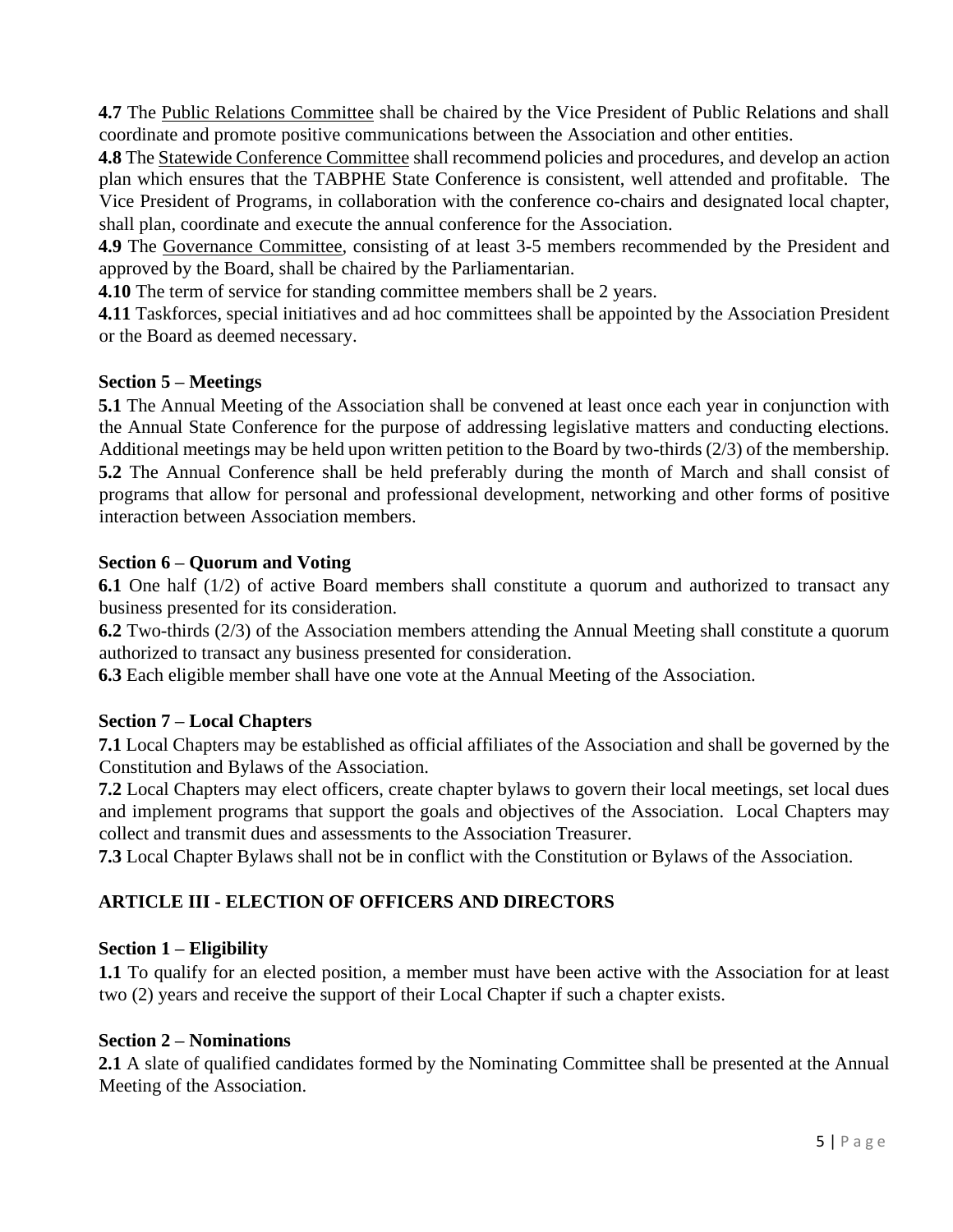**2.2** Nominations and candidates for all positions shall also be drawn from the active membership of the Association.

**2.3** A member cannot be nominated for, nor serve, more than two consecutive terms in an elected position.

**2.4** Provisions shall be made for nominations from the floor at the Annual Meeting.

# **Section 3 – Election Procedure**

**3.1** The election shall be conducted by secret ballot at the Annual Meeting.

**3.2** The nominee receiving the largest number of votes, as established by simple majority rule, shall become the newly elected Officer or Director.

# **Section 4 – Term of Office**

**4.1** Each elected Officer of the Association shall serve a term of two (2) years.

**4.2** Each appointed Officer of the Association shall serve a term of two (2) years.

**4.3** Each Director of the Association shall serve a term of two (2) years.

**4.4** Officers and Directors shall be elected in alternating years, with officers elected in odd-numbered years, and Directors elected in even-numbered years.

# **ARTICLE IV - DUTIES OF OFFICERS AND DIRECTORS**

# **Section 1 – President**

**1.1** The President is the official representative of the Association to all internal and external constituencies.

**1.2** The President shall set the agenda for Executive Committee and Board Meetings of the Association. **1.3** The President shall execute the legislation of the Association by direct action or by delegating responsibility to the appropriate committee or individuals.

**1.4** The President shall appoint membership of all standing and ad hoc committees pending Board approval, and serve as an ex officio member of these committees.

**1.5** In the event that an office becomes temporarily or permanently vacant, the President shall appoint a replacement to serve in that position, subject to the approval of the Board.

**1.6** The President shall perform other duties and responsibilities as related to this office.

# **Section 2 – President-Elect**

**2.1** The President-Elect shall work cooperatively with the President, the Board and Executive Committee in promoting the objectives of the Association.

**2.2** The President-Elect shall become President of the Association in the event that the office of President becomes vacant, or upon conclusion of the current term of the sitting President.

**2.3** The President-Elect shall assume the interim duties of President of the Association in the temporary absence of the President.

**2.4** The President-Elect shall perform other duties and responsibilities as requested by the President or as directed by the Board.

# **Section 3 – Vice President of Membership**

**3.1** The Vice President of Membership shall work with local chapter membership chairs and persons from various geographical areas of the State to serve on the Membership Committee and assist in coordinating efforts to promote the growth of the Association membership.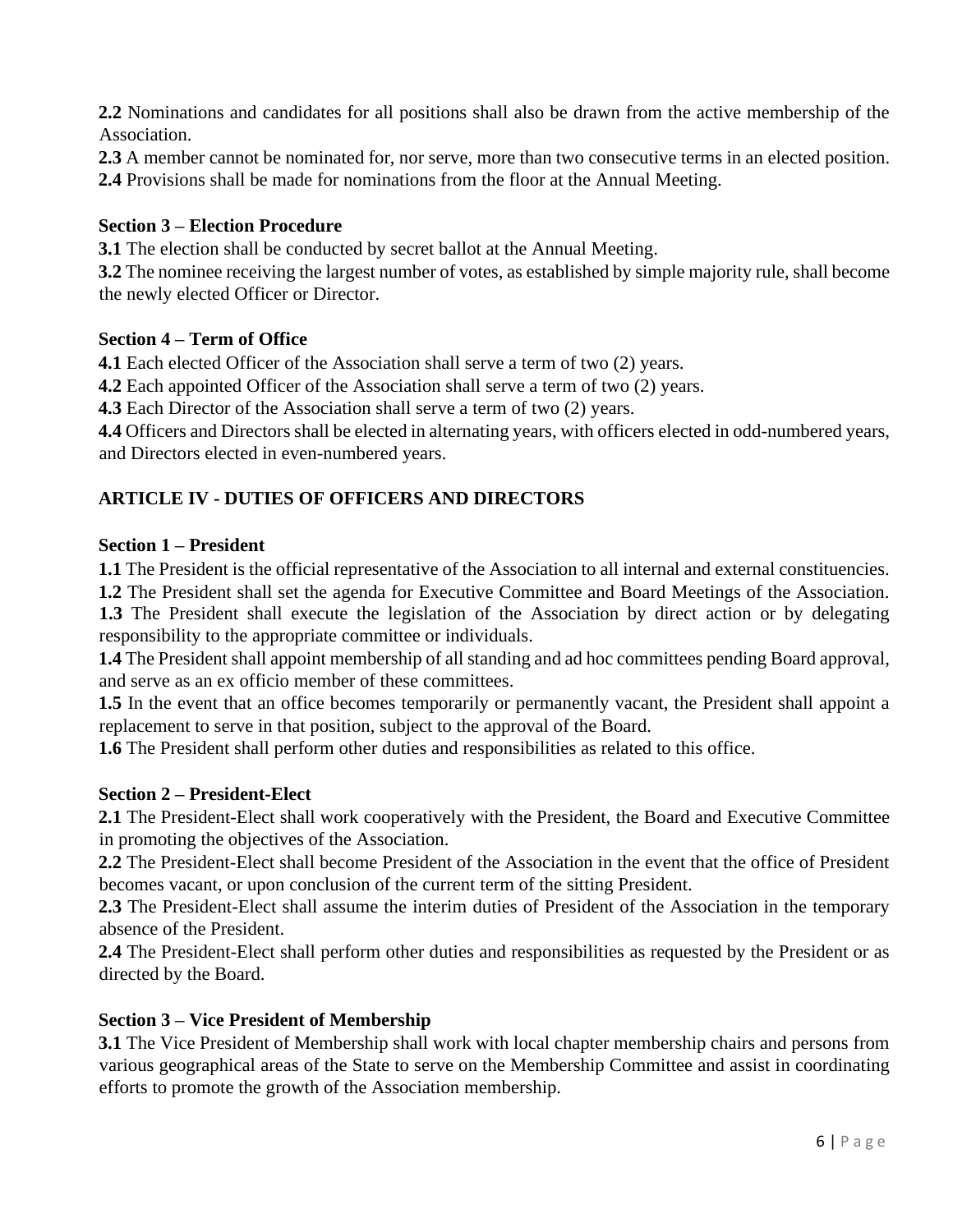**3.2** The Vice President of Membership shall maintain communication with local chapters; maintain an official record of membership in the Association; prepare and send out solicitation for membership to general and associate members at least once annually, and twice annually to prospective institutional members.

**3.3** The Vice President of Membership will develop and implement a membership recruitment and retention plan*.* 

**3.4** The Vice President of Membership shall assume the duties of President in the temporary absence of both the President and the President-Elect.

**3.5** The Vice President of Membership shall serve as Chair of the Membership Committee.

**3.6** The Vice President of Membership shall perform other duties as requested by the President or directed by the Board.

# **Section 4 – Vice President of Programs**

**4.1** The Vice President of Programs, in collaboration with conference co-chairs and the designated local chapter, shall plan, coordinate and execute the annual conference for the Association.

**4.2** The Vice President of Programs shall coordinate scholarship initiatives of the Association.

**4.3** The Vice President of Programs shall perform other duties as requested by the President or as directed by the Board.

# **Section 5 – Vice President of Public Relations**

**5.1** The Vice President of Public Relations shall gather, write, edit and publish newsworthy articles for the *TABPHE Tribune* at least twice annually; serve as the primary media contact; and serve as a clearing agent for press releases and other information to be disseminated by the Association.

**5.2** The Vice President of Public Relations shall serve as chair of the Public Relations Committee.

**5.3** The Vice President of Public Relations shall perform other duties as requested by the President or directed by the Board.

# **Section 6 – Treasurer**

**6.1** The Treasurer shall receive all funds that are remitted to the Association, maintain the financial records of the Association, submit financial reports to the Board and to the Association, prepare an annual budget via collaboration with the Executive Committee, honor all invoices and disburse funds upon consultation with the President and the Board, and prepare and submit all financial records for audit purposes upon request.

**6.2** The Treasurer shall establish a bank account for the deposit of Association funds and serve as a signatory on that account along with the President.

**6.3** The Treasurer shall serve as chair of the Finance Committee

**6.4** Board members who are bonded shall be qualified to temporarily assume duties in the absence of the Treasurer.

**6.5** The Treasurer shall perform other duties as requested by the President or directed by the Board.

# **Section 7 – Secretary**

**7.1** The Secretary shall record the minutes of all Executive Committee, Board and Annual Meetings, disseminate correspondence of the Association, and issue meeting notices as directed by the President. **7.2** The Secretary shall perform other duties as requested by the President or directed by the Board.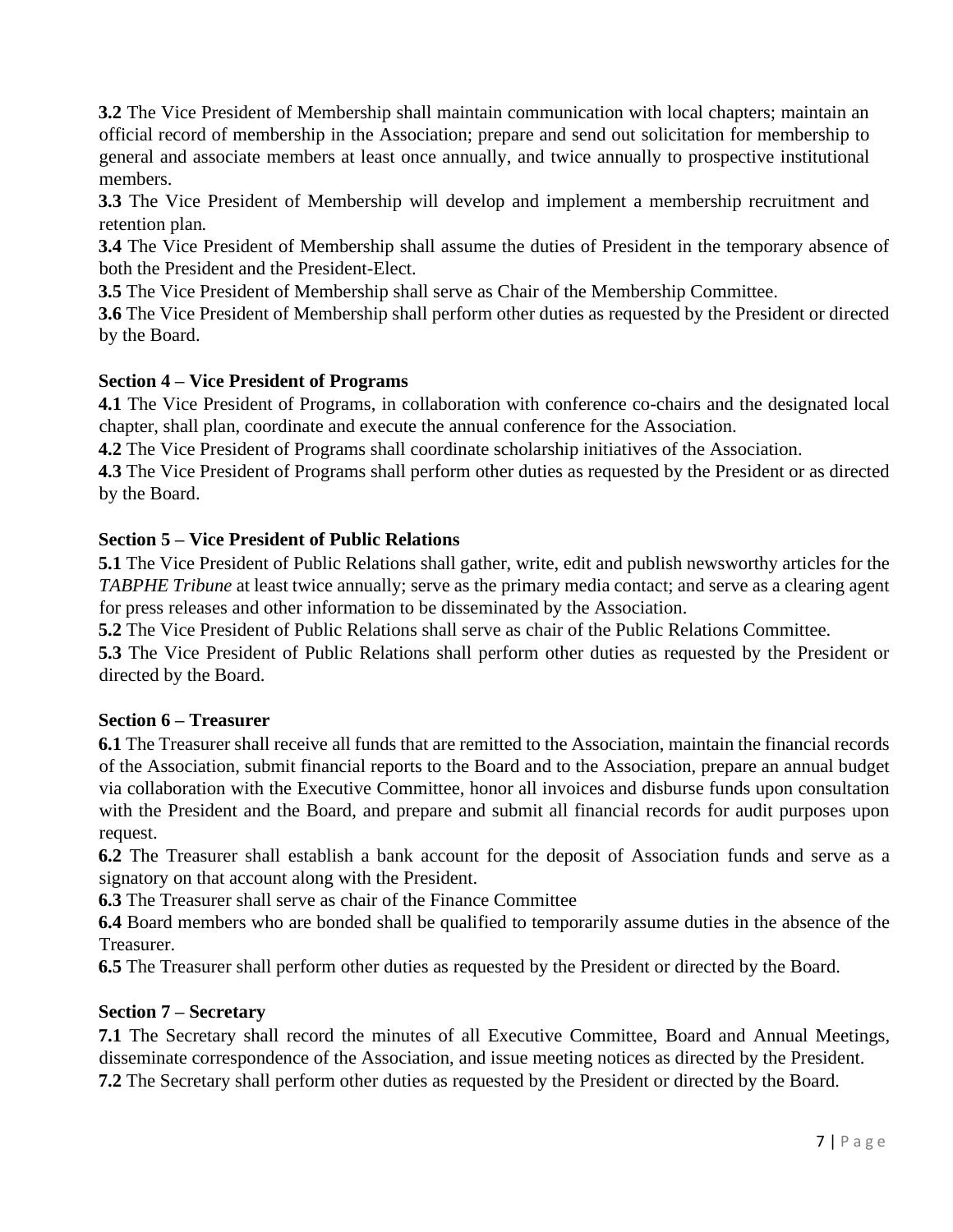#### **Section 8 – Parliamentarian**

**8.1** The Parliamentarian, a member who is appointed by the President and confirmed by the Board, shall ensure that meetings of the Association are conducted in accordance with parliamentary rules and procedures, and ensure that all actions that transpire during these meetings are consistent with the Constitution and Bylaws of the Association. The Association will adopt *Robert's Rules of Order* for conducting all meetings.

**8.2** The Parliamentarian shall perform other duties as requested by the President or directed by the Board.

#### **Section 9 – Historian**

**9.1** The Historian, a member who is appointed by the President and confirmed by the Board, shall maintain artifacts, minutes, notes, photographs and other forms of documentation of conferences, meetings and activities of the Association.

**9.2** The Historian shall perform other duties as requested by the President or directed by the Board.

#### **Section 10 – Directors**

**10.1** Ten Directors shall serve as core resources for statewide committee and taskforce assignments. **10.2** The Directors shall serve as at-large generalists who represent the membership and provide a broader perspective on the day-to-day management of the Association and Board activities.

#### **ARTICLE V - DISCIPLINE**

#### **Section 1 – Recall of Officers and Directors**

**1.1** Any Officer or Director not in attendance at 3 consecutive face-to-face or technology-assisted meetings of the Board, without providing written just cause, shall be subject to recall by the Board.

**1.2** Any Officer or Director who is found in derelict of duty or other significant act of gross misrepresentation of the Association shall be subject to recall by the Board.

**1.3** A motion to remove an elected Officer or Director must be presented in writing to the Board by a current Board member, or by a petition signed by 25% of TABPHE's active membership. The letter or petition shall be given to the President, unless the President is the subject of the removal action, in which case, the letter or petition should be given to the President-Elect.

**1.4** After receipt of the above petition, and ensuring there are legitimate grounds for removal, the Board shall conduct appropriate hearings or deliberations to consider removing the Officer or Director from his/her position. The Officer or Director shall be removed from his/her position by an affirmative vote of three-fourths (75%) of the Board.

**1.5** In the event of a recall, the President shall appoint, with Board approval, a qualified replacement to complete the current term of office.

#### **ARTICLE VI - EMBLEMS AND INSIGNIA**

#### **Section 1 – Official Colors**

**1.1** The official colors of the Association shall be red, black and green.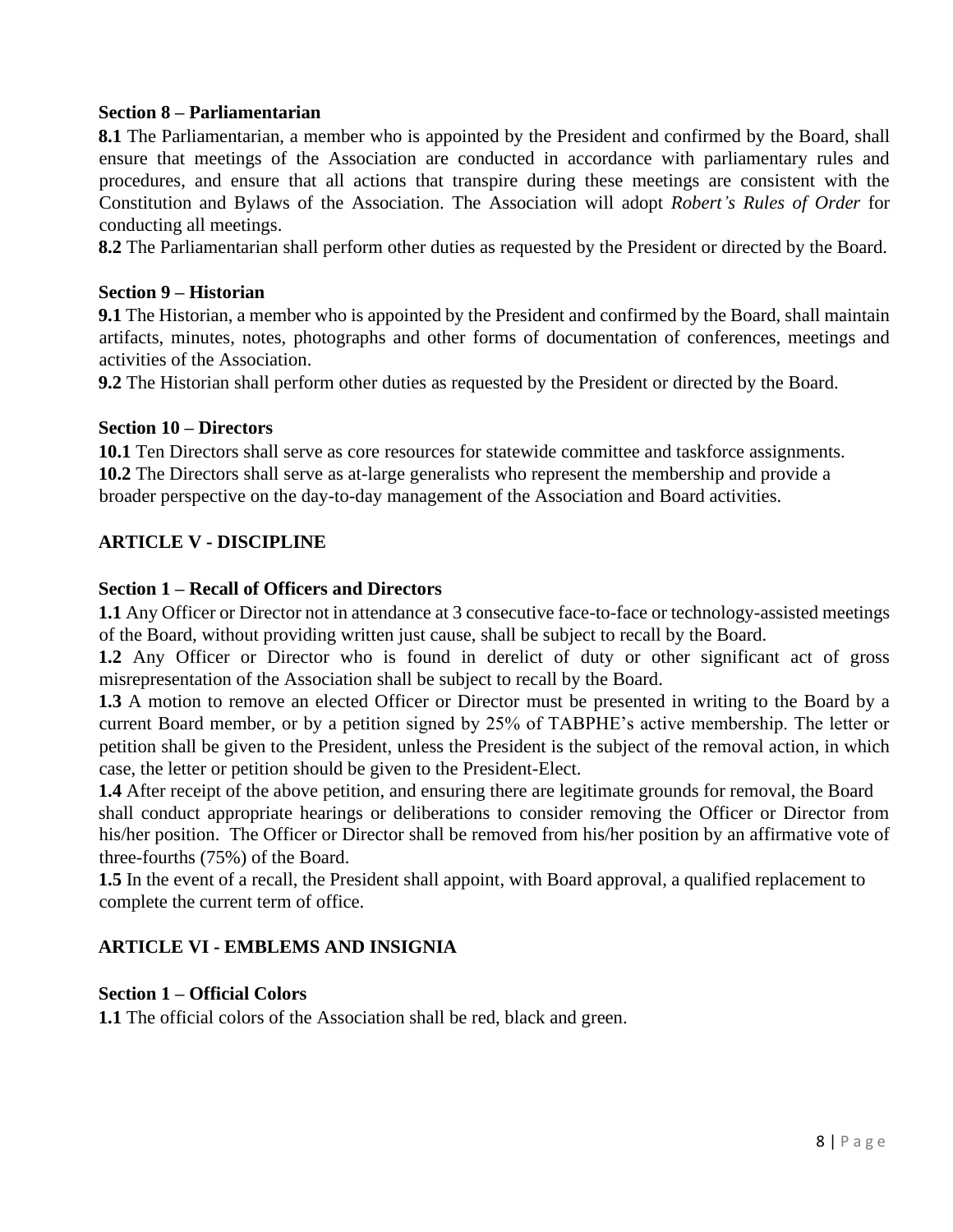#### **Section 2 – The Official Seal**

**2.1** The official seal of the Association is described as follows: An outline of the State of Texas with the inscription "TABPHE" across its center, all enclosed in three circles of red, black and green. Encasing these circles is a black band with the inscriptions "Service and Excellence" at the top and "In Higher Education" at the bottom, each inscribed on ribbons. On the left and right sides are the numbers "19" and "73" respectively.



# **ARTICLE VII - CONTRACT AND SUPPORT PERSONNEL**

#### **Section 1 – Executive Director**

**1.1** The Board shall be authorized to negotiate a contractual agreement with a qualified individual to serve as Executive Director. The Executive Director will be evaluated annually by the Board, based on the contractual agreement.

**1.2** The Executive Director shall have a range of responsibilities as stipulated by the Board.

**1.3** The Executive Director shall formulate plans and provide advice on policies and procedures for the accomplishment of Association goals; and upon approval by the Board, be responsible for their administration.

**1.4** The Executive Director shall provide advice on the annual budget and assist with securing funds through corporate and institutional sponsorships.

**1.5** The Executive Director may work with the Treasurer/Finance Committee for budget implementation and fiscal management of Association funds.

**1.6** The Executive Director shall serve as an ex officio member of the Board, without a vote.

**1.7** In the event that the position of Executive Director becomes vacant, the Board shall select a qualified successor.

#### **Section 2 – Webmaster**

**2.1** The Board shall be authorized to negotiate a contractual agreement with a qualified individual to perform the duties of Webmaster.

**2.2** The Webmaster shall be responsible for developing and maintaining an Association web page, and shall report to the President or his/her designee.

# **Section 3 – Auditor**

**3.1** The Board shall be authorized to negotiate a contractual agreement with a certified auditor who shall conduct an audit every two years or following a change of leadership (as deemed necessary) in order to ensure that financial records of the Association are current and accurate.

**3.2** The term for the auditor shall be determined by the length of time required to complete the audit process.

# **Section 4 – Legal Advisor**

**4.1** In the event that there is a documented need for legal advice, the Board shall be authorized to negotiate a contractual agreement with a licensed attorney who shall assist in addressing the legal issue.

**4.2** The term for the legal advisor shall terminate upon resolution of the legal issue under consideration.

# **ARTICLE VIII - FISCAL MANAGEMENT**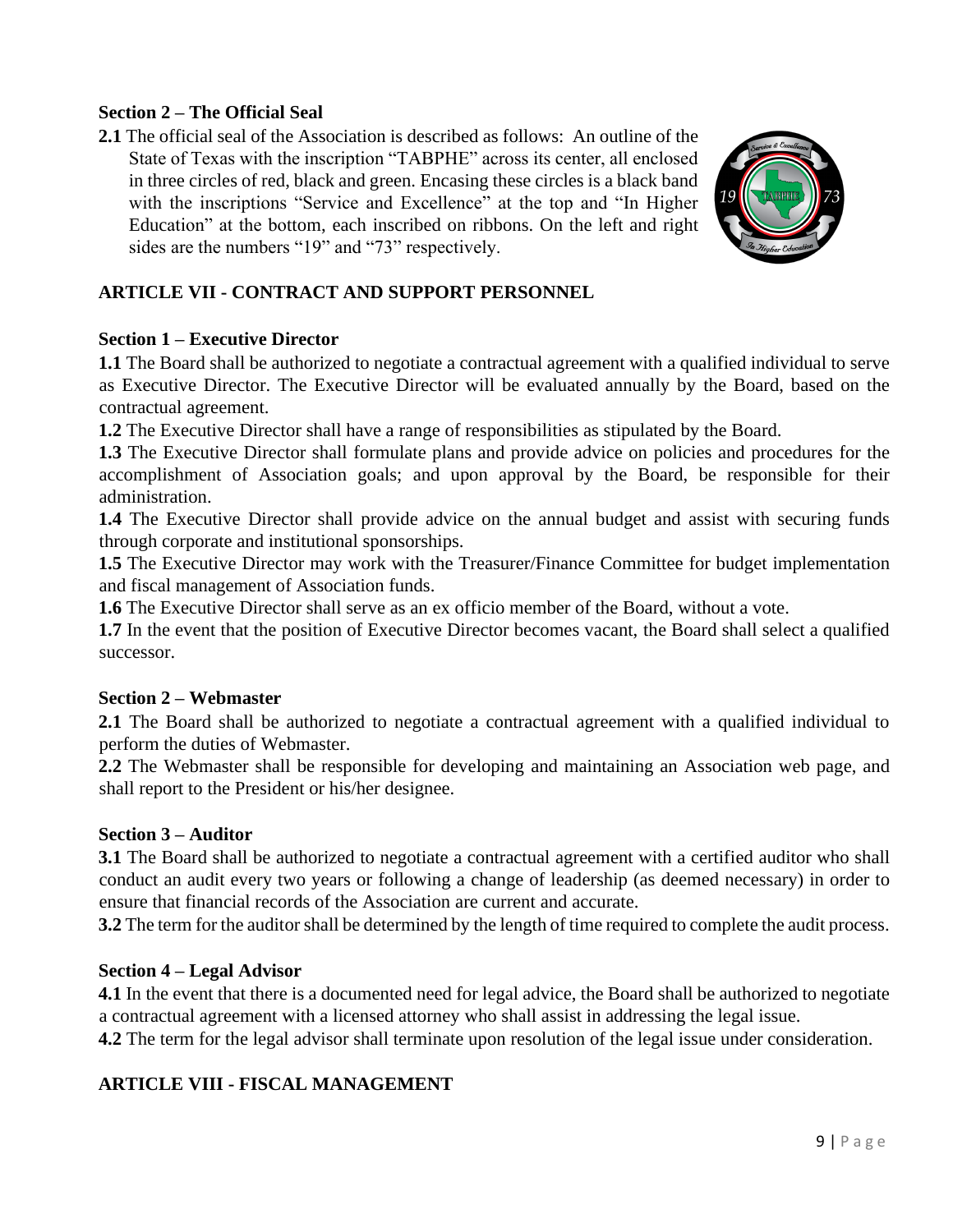#### **Section 1 – Fiscal Year**

**1.1** The fiscal year of the Association shall begin on September 1 and end on August 31.

#### **Section 2 –Membership Year**

**2.1** The membership year (or period) in the Association shall begin on date of dues payment and continue for 12 months. Therefore, membership becomes effective for twelve consecutive months, beginning on the actual date dues are received.

#### **Section 3 – Dues**

**3.1** The annual dues for each level of membership in the Association shall be established by the Board, and approved by the Association.

#### **Section 4 – Fundraising Initiatives**

**4.1** An on-going process of revenue-generating activities shall be instituted and maintained to support costs associated with the general operation and goals of the Association.

#### **Section 5 – Budgetary Considerations**

**5.1** The Annual Budget shall include line items to address all operational costs of the Association. **5.2** Standard budgetary practices shall be mandated, including a balanced budget. A zero-based budget is practiced annually, and this process involves preparation of a new budget every year*.*

# **ARTICLE IX - RULES OF ORDER AND ETHICAL PRACTICE**

#### **Section 1 – Parliamentary Procedure**

**1.1** The Rules of Parliamentary Procedure, as indicated in the latest edition of *Robert's Rules of Order*, shall govern all meetings of the Association.

#### **Section 2 – Statement of Ethical Practice**

**2.1** Members of the Board and committees of the Association shall at all times exercise the utmost standard of ethical practice. All Board and committee members are expected to exhibit professionalism, conduct honest dealings and avoid any appearance of conflicts of interest. While avoiding any abuse of power, members of the Board and committees shall be committed to serving the needs of Association members.

# **ARTICLE X - AMENDMENTS**

#### **Section 1 – Proposals for Amendments**

**1.1** Valid proposals for amendments to this Constitution shall be submitted in writing to the Board at least sixty (60) days prior to the Association's Annual Meeting.

**1.2** The Board shall make available for comments proposed constitutional amendments to the membership not less than thirty (30) days prior to the Association's Annual Meeting.

#### **Section 2 – Adoption of Amendments**

**2.1** The Board shall present to the membership proposals to amend the Constitution for vote at the next Annual Meeting of the Association.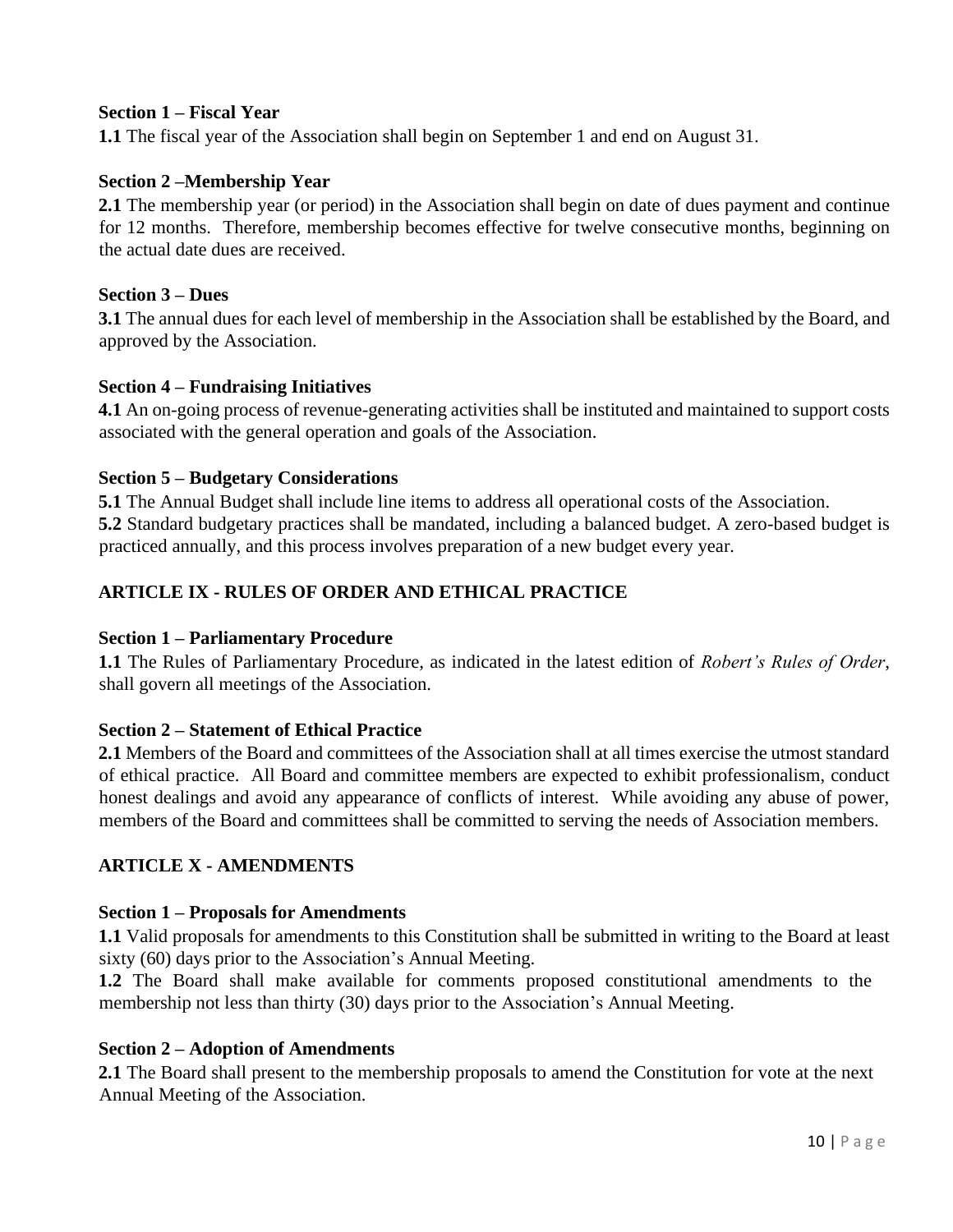**2.2** All constitutional amendments shall require a two-thirds (2/3) majority vote of the Association members present and voting at an Annual Meeting in order to be adopted.

# **This edition of the TABPHE Constitution was duly approved and adopted by the full TABPHE membership on .**

# **TEXAS ASSOCIATION OF BLACK PERSONNEL IN HIGHER EDUCATION BYLAWS**

These Bylaws are established to provide specificity to issues addressed in the Constitution. Bylaws shall always be in accord with the Constitution, and in the event of an inadvertent conflict, the Constitution shall prevail.

#### **Article 1 – Goals**

**1.1** Goals of the Association shall be included in the Strategic Plan, and presented to and approved by the Association.

#### **Article 2 – History and Founders**

**2.1** History – April 7-9, 1973, marked the period when several representatives of state and private higher education institutions from across the state of Texas met at the Ramada Inn Central in Dallas, Texas. Within the confines of this gathering, a discussion occurred concerning the status and well-being of African Americans (Blacks) at Texas higher education institutions. As a direct outcome of the discussion, an organizational foundation was created, and the Texas Association of Black Personnel in Higher Education (TABPHE) was duly formed.

**2.2** Founders - Among those present at the April 1973 gathering were Mr. Ivory Moore, an administrator at Texas A&M University-Commerce; Mrs. Erma Johnson Hadley, who later became Chancellor of Tarrant County College District; and the Honorable Reby Cary, an educator and later a member of the Texas State House of Representatives. These three distinguished individuals have been designated as *Association Founders* by the membership and TABPHE State Board.

#### **Article 3 – Financial Management**

**3.1** The fiscal operations of the Association shall be established by an annual budget, prepared by the Treasurer and approved by the Board and the Association during the Annual Meeting. Association expenditures in excess of \$500 must have Board approval and may require at least 3 price quotes.

**3.2** Officers and Directors shall not receive compensation, nor be reimbursed, for expenses or travel to regular Board meetings or to the Annual Meeting.

**3.3** Annual membership dues shall be assessed as follows, effective January 1, 2021:

| General Membership -       | \$40.00                                                             |
|----------------------------|---------------------------------------------------------------------|
| Associate Membership -     | \$30.00                                                             |
| Student Membership -       | \$20.00                                                             |
| Life Membership -          | $$400.00$ or ten $(10)$ times the annual fee for general membership |
| Institutional Membership - | \$500.00                                                            |
| Corporate Membership -     | \$500.00                                                            |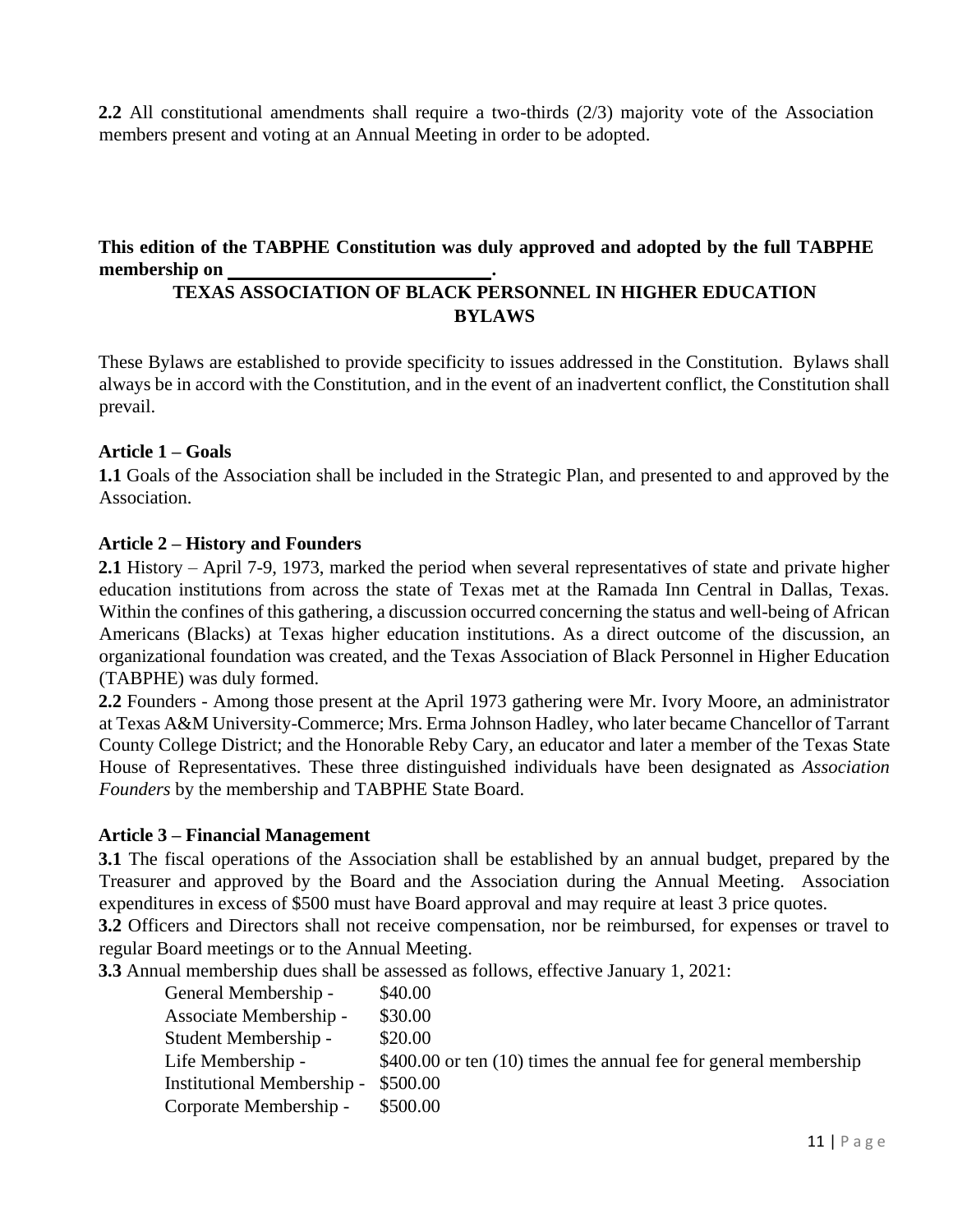**3.4** Subscribing life members shall have up to 24 months to complete life membership payments.

**3.5** All life membership fees shall be used only to fund scholarships.

# **Article 4 – Annual Conference and Annual Meeting**

**4.1** The Annual Conference shall be held in Austin during every odd-numbered year to coincide with the meeting of the Texas State Legislature. In every even-numbered year, the conference shall be held on a rotating basis in Houston, Dallas, San Antonio and Fort Worth. The Board, in consultation with the statewide conference planning committee, shall determine conference dates. As a general rule, the first full weekend in March shall be the preferred target dates for the conference. Each conference must generate funds to be self-supportive and profitable. Conference speakers and presenters shall be utilized on a voluntary basis. The use of major speakers who require more than a modest honorarium (e.g., \$500.00) is not recommended. Guidelines outlined in the *State Conference Handbook* shall provide directions for planning the conference.

**4.2** The Annual Meeting shall be held during the Annual Conference. The President shall be responsible for setting the agenda for the meeting. A schedule of Annual Meeting sites and elections follows.

| Year | <b>City</b>       | <b>Election of:</b> |
|------|-------------------|---------------------|
| 2019 | Austin            | Officers            |
| 2020 | Dallas            | Directors           |
| 2021 | Austin            | <b>Officers</b>     |
| 2022 | <b>Round Rock</b> | Directors           |
| 2023 | Austin            | Officers            |
| 2024 | San Antonio       | Directors           |
| 2025 | Austin            | <b>Officers</b>     |
| 2026 | Houston           | Directors           |
| 2027 | Austin            | <b>Officers</b>     |
| 2028 | Dallas            | Directors           |
| 2029 | Austin            | <b>Officers</b>     |
| 2030 | Corpus Christi    | Directors           |

The Annual Meeting will be held in odd years in Austin due to legislation meetings. The even year Meeting locations will be stated on the TABPHE website.

**4.3** Other meetings may be scheduled as deemed necessary by the Board.

# **Article 5 – Board Meetings**

**5.1** Meetings of the Board shall be conducted in accord with the guidelines contained in the Constitution and Bylaws of the Association. At the beginning of each meeting, the President shall determine whether a quorum has been met for the purpose of voting.

**5.2** There shall be at least four face-to-face meetings of the Board annually, preferably two meetings in the Spring, one meeting in the Summer and the fourth meeting in the Fall. The first meeting should be set as a pre-conference meeting, and the second one as a post-conference meeting. In addition, monthly teleconference calls are scheduled, and participation is required. Each Board member should present a written report at least 4 times a year and copies given to the President and Secretary.

**5.3** At least one Board meeting shall be held at the hotel site of the next Annual Meeting.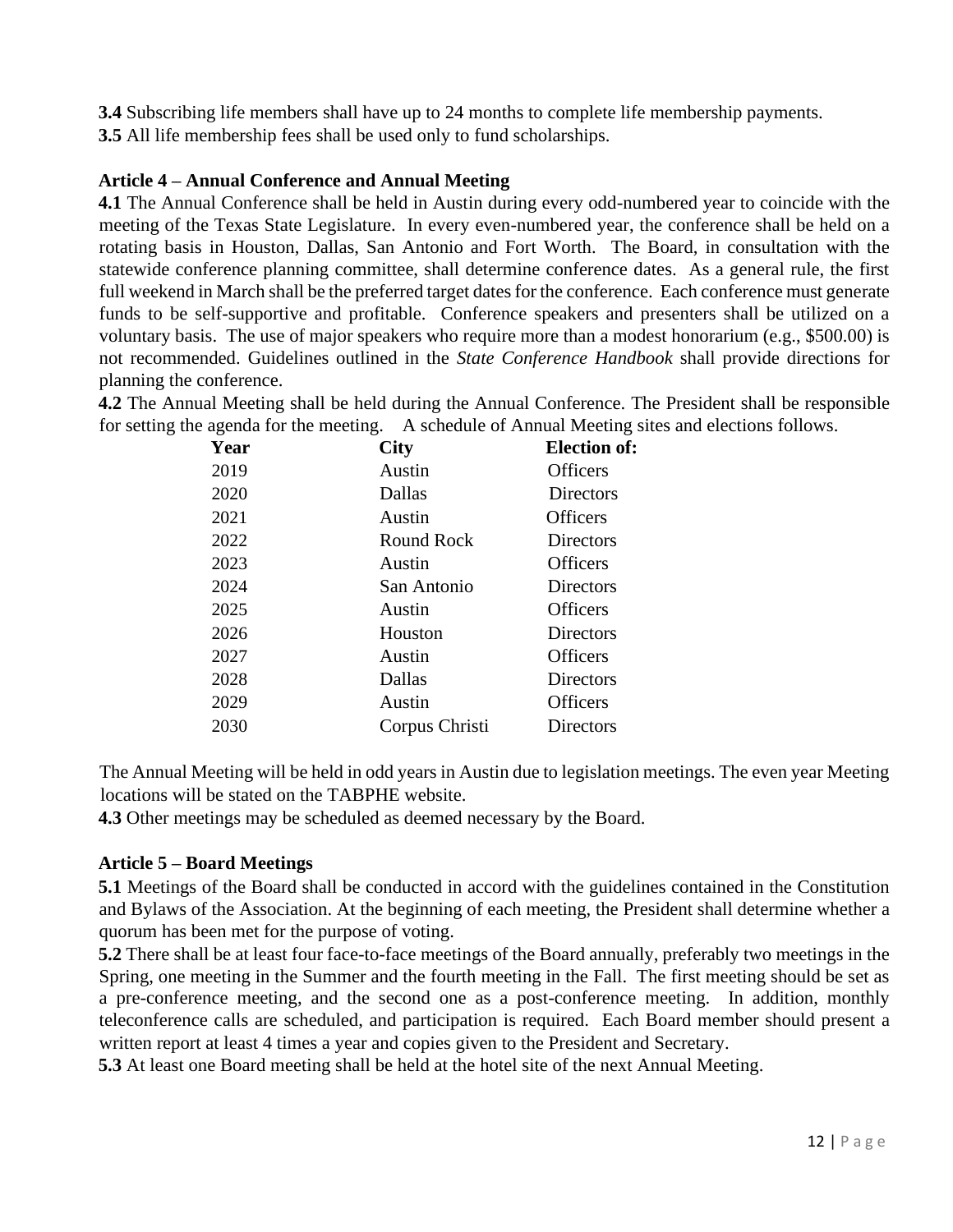**5.4** Official meeting notices for face-to-face Board meetings shall be sent approximately 30 days in advance of each Board meeting. Advance confirmation of attendance will be required in order to provide adequate accommodations.

**5.5** TABPHE members are encouraged to attend meetings of the Board and may participate in discussions when time permits, but cannot vote on issues.

**5.6** The President shall be responsible for setting the agenda for the meetings.

Sample Agenda for Board Meetings:

Date

Location

- ~ Call to Order
- ~ Determine Quorum
- ~ Minutes of Last Meeting
- ~ Officer's Reports
- ~ Committee Reports
- ~ Unfinished Business
- ~ New Business
- ~ Announcements
- ~ Adjournment

# **Article 6 – Board Commitments, Installation and Vacancy**

**6.1** In addition to the duties designated in the Constitution, each Board Member shall make the following fundamental commitments to the Association:

Time Commitment

- Commit to attending a minimum of three scheduled face-to-face Board meetings, or voluntarily resign from the position.
- Commit to spending at least two hours per month doing something for the Association, i.e., recruiting new members, gathering information for the newsletter, calling another Board member, etc.

Financial Commitment

- Commit to absorbing the cost of travel and accommodations to attend Board meetings.
- Commit personal and/or professional resources in the form of copies, postage, cash, etc., for special projects of the Association in accordance with one's ability.

Conference Support Commitment

- Commit to bringing at least four people to the Association's annual conference. Those who are able may consider using their own budgets to pay for four persons from their institutions.
- Commit to duplicating and distributing conference information to every African-American faculty and staff member at all institutions with which you have contact.

**6.2** Installation/Induction Ceremony for Officers and Directors –

The outgoing President shall conduct the ceremony as follows:

"Will all Officers and Board Members of the Texas Association of Black Personnel in Higher Education please come forward and stand before the membership."

(Addressing the Membership)

"Standing before you are the Officers and Directors of the Association."

(Addressing the new Officers and Board Members)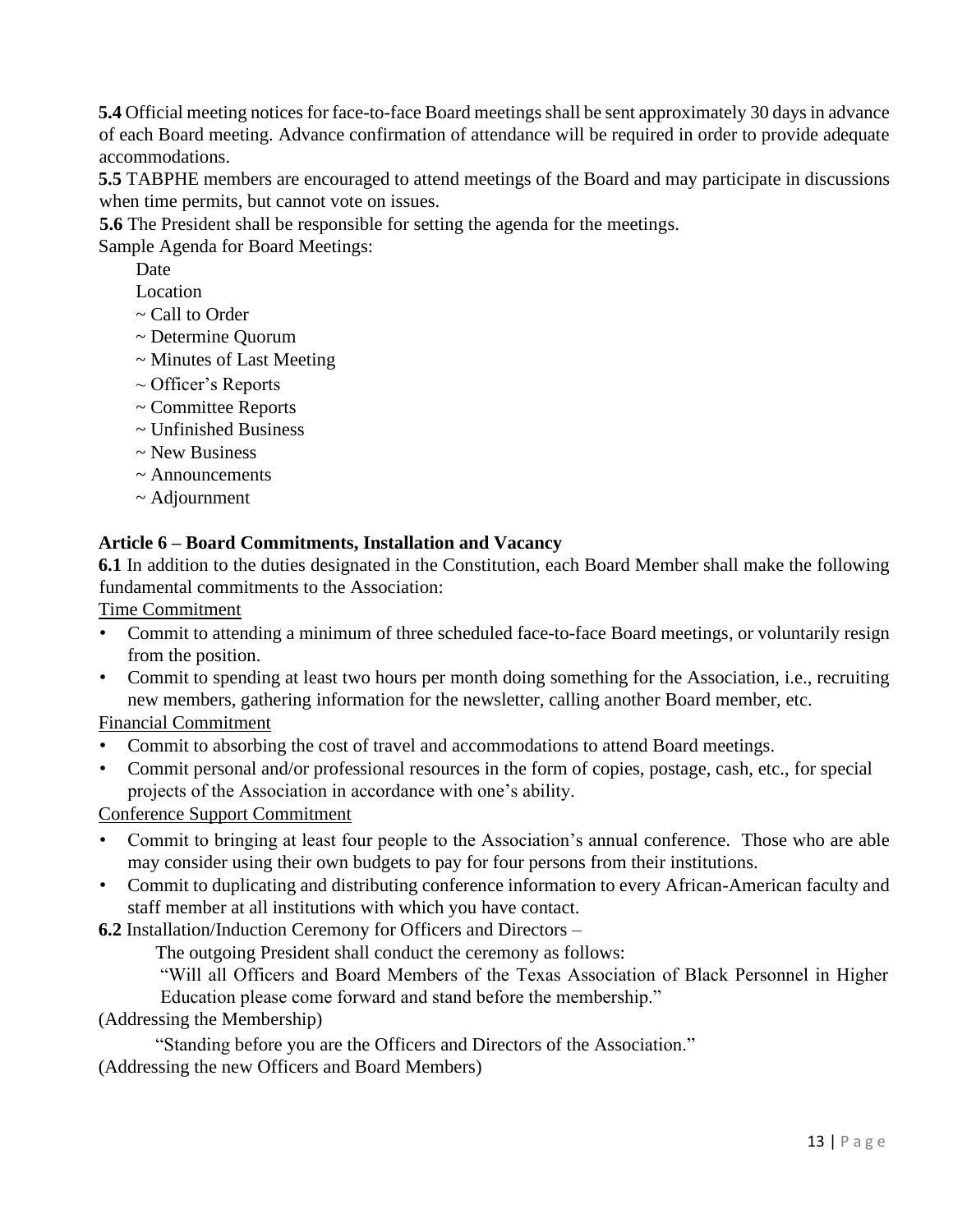"Please raise your right hand and respond to each question. Do you pledge to support and uphold the Constitution and Bylaws of the Texas Association of Black Personnel in Higher Education? If so, the answer is 'I Do.'"

#### (Response)

"Will you commit your labor and love to the execution of the duties and responsibilities of the office to which you were elected or appointed? If so, the answer is 'I will.'"

#### (Response)

"As a representative of the membership and for the membership of the Texas Association of Black Personnel in Higher Education, I hereby induct you to the respective office to which you were elected or appointed. THANK YOU and CONGRATULATIONS!"

**6.3** Vacancy of Office - In the event that an Officer or Director is unable to perform the duties of his/her office, he/she should submit to the Board (via the President) a notice similar to that indicated below. This notice may also be initiated by the President/Board and sent to an inactive Officer/Director for signature.

#### Dear TABPHE Board:

Due to unanticipated circumstances and/or commitments, it has become increasingly difficult to devote the necessary time and energy to the Texas Association of Black Personnel in Higher Education as an Officer/Director of the Association. Therefore, I must respectfully resign this position, effective immediately, so that another may be appointed to fulfill the duties of this important position.

Thank you for your prior support and the opportunity to serve.

\_\_\_\_\_\_\_\_\_\_\_\_\_\_\_\_\_\_\_\_\_\_\_\_\_\_\_\_\_\_\_\_\_\_ \_\_\_\_\_\_\_\_\_\_\_\_\_\_\_\_\_\_\_\_\_

Signature of Officer/Director Date

# **Article 7 – Local Chapters and Coalitions**

**7.1** Local chapter affiliates may be established for the purpose of promoting the goals and objectives of the Association. The guidelines for establishing a local chapter are as follows:

- A minimum of ten members who have paid the required state membership dues to the Association is required in order to maintain an active local chapter.
- Each chapter must operate in accordance with the TABPHE Constitution and Bylaws, and should strive to achieve the same objectives as defined for the Association.
- The president of each local chapter shall receive all Association communication, and shall further communicate such information to members of the chapter.
- Local chapter members may be appointed by the President or the Board to perform specific duties for the Association. These individuals may participate in deliberations when in attendance at a meeting of the Board.

**7.2** Coalitions - In an effort to enhance its potential for organizational success, the Association will seek to establish and maintain coalitions with other organizations (e.g., American Association of Blacks in Higher Education, Texas Association of Black School Educators, Texas Association of Chicanos in Higher Education, etc.) via one-day seminars, "drive-in" conferences and special focus groups concerning issues that are aligned with the goals and objectives that TABPHE has in common with each of these entities. These coalitions may be short-term or long-term in nature.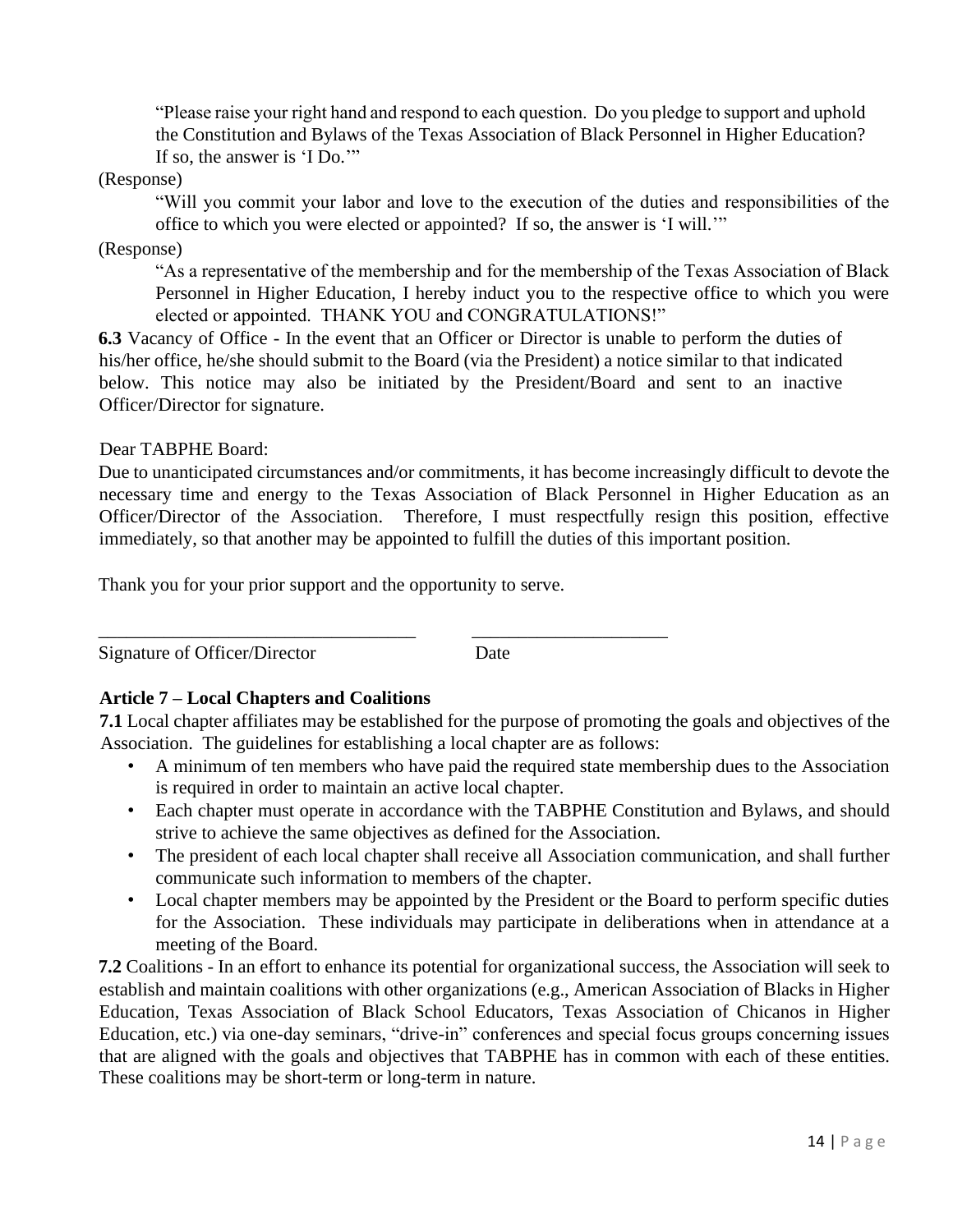# **Article 8 – Scholarships**

**8.1** The Association awards three annual scholarships which are named in the honor of TABPHE Founder Ivory Moore. The *Ivory Moore Undergraduate 4-year Scholarship* shall be awarded to full-time undergraduate students at baccalaureate-granting institutions. The *Ivory Moore Undergraduate 2-year Scholarship* shall be awarded to full-time undergraduate students at associate-degree granting institutions*,*  and The *Ivory Moore Graduate Scholarship* shall be awarded to full-time students seeking graduate- and profession-level degrees.

**8.2** Guidelines and criteria for the Ivory Moore Undergraduate 2-year and 4-year scholarships include the following:

- Each applicant must be a student currently enrolled in an accredited undergraduate program.
- Each applicant must be a current full-time student enrolled for a minimum of twelve (12) semester credit hours.
- Each applicant must maintain a cumulative GPA of 3.00 on a 4.00 scale.
- Each application packet must include a current official transcript for all colleges or universities attended.
- Each application packet must include a current photo for publication purposes only. Photos will not be returned.
- Each application packet must include a recommendation form completed by a faculty, staff or administrator at a college or university.
- Each applicant must submit an essay of no more than 500 words, addressing a relevant topic selected by the Scholarship Committee.
- Each application packet will be evaluated and certified by the Scholarship Committee, whose members are appointed by the President.
- Each scholarship award amount shall be \$500 to \$1,000, and there may be multiple annual awards.

**8.3** Guidelines and criteria for the Ivory Moore Graduate Scholarship include the following:

- Each applicant must be a student currently enrolled in an accredited graduate program (masters, doctoral or post-graduate professional program).
- Each applicant must be a current full-time student enrolled for a minimum of 9 semester credit hours.
- Each applicant must have maintained a 3.00 cumulative GPA on a 4.00 scale.
- An official transcript from all colleges and/or universities attended must be included in each application packet.
- A current photo (for publication purposes only) must accompany each application. Photos will not be returned.
- Each application packet must include a recommendation form completed by either a faculty member or administrator.
- Each applicant must submit an essay of no more than 500 words, addressing a relevant topic selected by the Scholarship Committee.
- Each application packet will be evaluated and certified by the Scholarship Committee, whose members are appointed by the President.
- Each scholarship award amount shall be \$1,000, and there may be multiple annual awards.

**8.4** Funding of scholarships shall be obtained from Life Membership payments and other revenuegenerating activities that are undertaken by the Association.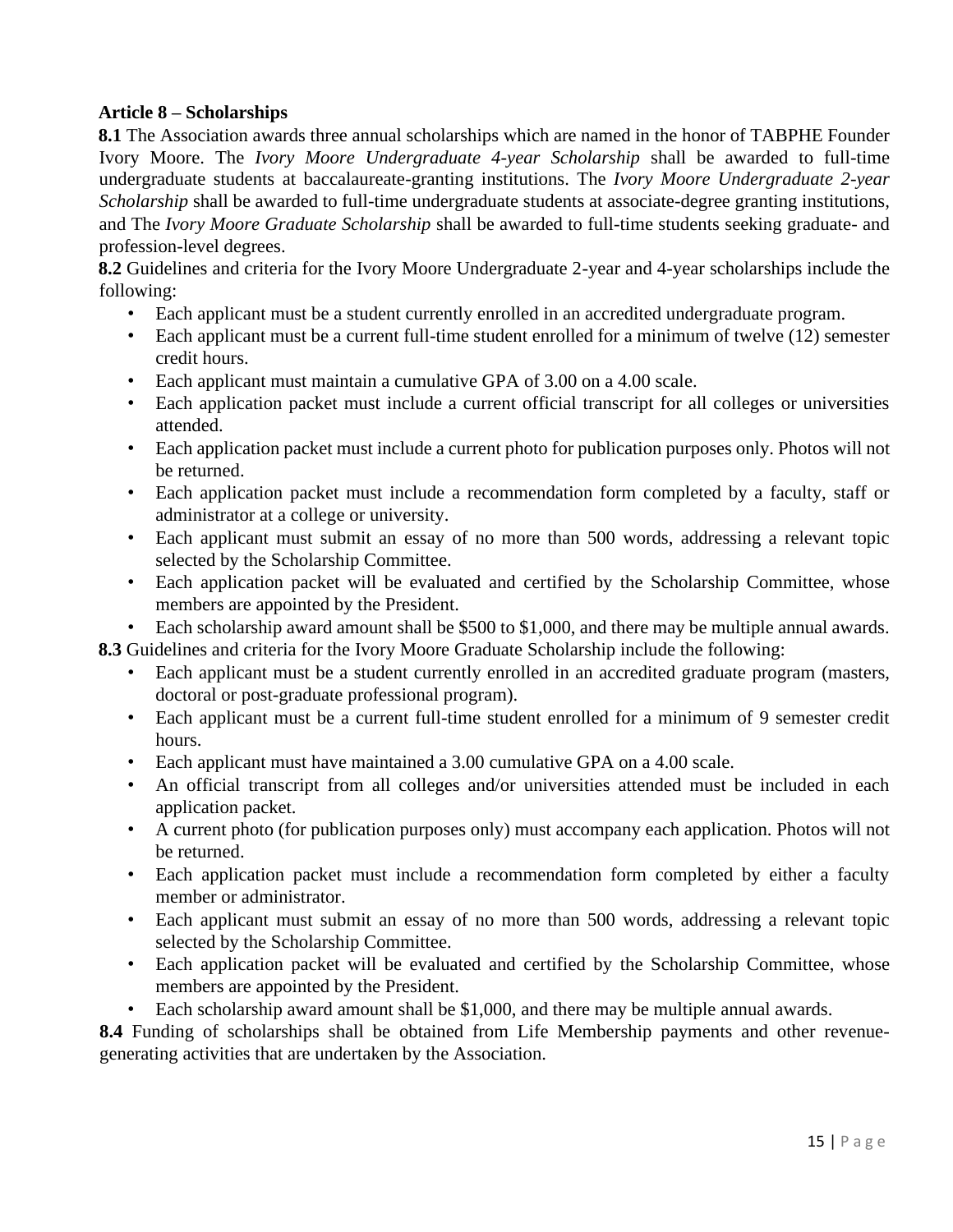#### **Article 9 – Signature Programs**

**9.1** Three of the signature programs of the Association that may occur outside of the Annual State Conference are the TABPHE Mentoring & Leadership Program, the TABPHE Swing and TABPHE Town Halls.

**9.2** *The TABPHE Mentoring & Leadership Program* is conducted by seasoned higher education professionals to assist aspiring administrators, faculty and staff for promotion in Texas colleges and universities. Guidelines for participation in this academy are outlined in the appropriate Association document.

**9.3** *The TABPHE Swing* is an annual summer event where the TABPHE State President, accompanied by other state officers, "swing" through each chapter to meet both current chapter members and prospective members (i.e., membership drive) and to share the good news about TABPHE, its programs and its future. As the group of officers swing across the state of Texas, every chapter would host the event according to the chapter's own local style and liking, so each unique event can be as informal as a reception or regular monthly meeting, or as formal as a banquet or evening social affair. In all cases, the TABPHE Swing can be thought of as a synchronized dance between local chapters and state officers (like a Texas Two-Step) that symbolizes the mutual relationship necessary to achieve the organization's critical objectives.

**9.4** *TABPHE Town Halls* are semi-annual events hosted in October and February by every local chapter, concerning two pre-determined critical issues. The significance of each Town Hall is that the same critical issue is addressed at the same time, across the entire state at every local chapter. In the traditional "town hall" style, the entire community would be invited, and at least half of the program would involve the audience as program participants, with a host facilitating this interactive process. The audience would ask general questions and make comments on the topic either as individuals or as representatives of an organization/group. In addition to audience participation, each local chapter would determine if the program would be organized as a panel discussion, or use a keynote speaker, or show film/news clips for critique, or any other structure according to the chapter's own local style and liking. The typical TABPHE Town Hall would last 1-2 hours, and may include refreshments. Ideally, the Town Hall is a solution-driven event. Therefore, it is most important that a summary of each Town Hall is reported to the TABPHE State Board in an effort to capture and act upon creative solutions resulting from the program.

#### **Article 10 – Institutes**

**10.1** Funding of institutes shall be obtained from revenue generated by the Annual Conference, and from other revenue-generating activities that are undertaken by the Association. Institutes shall be coordinated by the Vice President of Programs and the Statewide Conference Planning Committee.

**10.2** The *Reby Cary Professional Development Institute* is designed to provide higher education professionals with knowledge, skills and abilities necessary to be personally and professionally effective at their respective institutions.

**10.3** The *Erma Johnson Hadley Student Leadership Institute* is designed to equip college students with the knowledge, skills and abilities necessary to be personally and professionally effective at their respective institutions.

**10.4** The *Faculty Institute* is designed to address issues pertinent to college/university faculty members and to improve instructional pedagogy, classroom management skills and education innovation.

# **Article 11 – Fundraising Initiatives and Resource Development**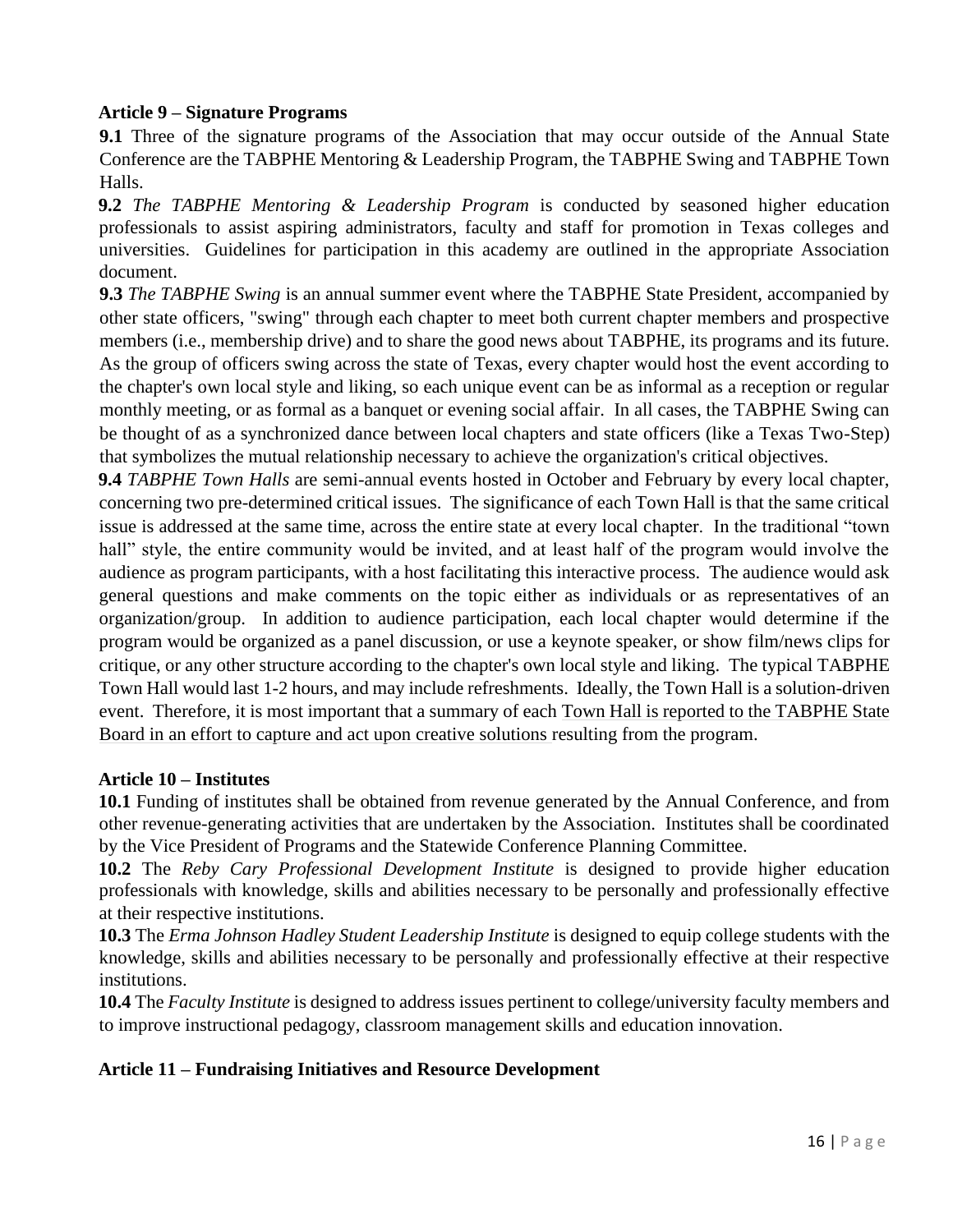**11.1** Fundraising initiatives will be coordinated by the Executive Director or a designee appointed by the President, and in addition to revenues generated by conference registrations, the Association may pursue funding from grants, donations and sponsorships.

**11.2** The following conference sponsorship levels are currently established:

- 1. Patrons List …. \$ 100
- 2. Copper ………. \$ 500
- 3. Bronze ………. \$ 1,000
- 4. Silver …………\$ 2,000
- 5. Gold …………. \$ 4,000
- 6. Platinum.……...\$ 5,000

# **Article 12 - Membership Packets**

**12.1** The Vice President of Membership shall prepare membership packets for new members. Each packet shall contain items that provide a general overview of the Association.

**12.2** General Membership Packets may include the following items:

- 1. Welcome letter from the President
- 2. Constitution and Bylaws
- 3. History
- 4. Directory of Officers & Board members
- 5. *TABPHE Tribune* Newsletter
- 6. Membership card or certificate
- **12.3** Life Membership Packet may include the following items:
	- 1. Welcome letter from the President
	- 2. Constitution and Bylaws
	- 3. History
	- 4. Directory of Officers & Board members
	- 5. *TABPHE Tribune* Newsletter
	- 6. Certificate of Life Membership
	- 7. Permanent gold membership card
	- 8. Lapel pin
	- 9. The name of each life member shall be added to the Life Member Scroll that is displayed at each Annual Conference.

# **Article 13 – Public Relations and Communications**

**13.1** The Vice President of Public Relations will be responsible for publishing an Association newsletter, the *TABPHE Tribune,* on a regular basis. The Vice President of Public Relations will take the lead in gathering, writing, editing and publishing newsworthy articles for the *TABPHE Tribune*. The Board will determine the method of publication and distribution.

**13.2** The Vice President of Public Relations will develop position statements and press releases. The need for such communication instruments to be used in various situations may be identified by the Board or the membership. Once developed, one of the following two processes should be followed.

**Normal Situations –** Public statements on the official stance of the Association must be sent to all Board members and must be approved by a favorable vote of at least 50% prior to release.